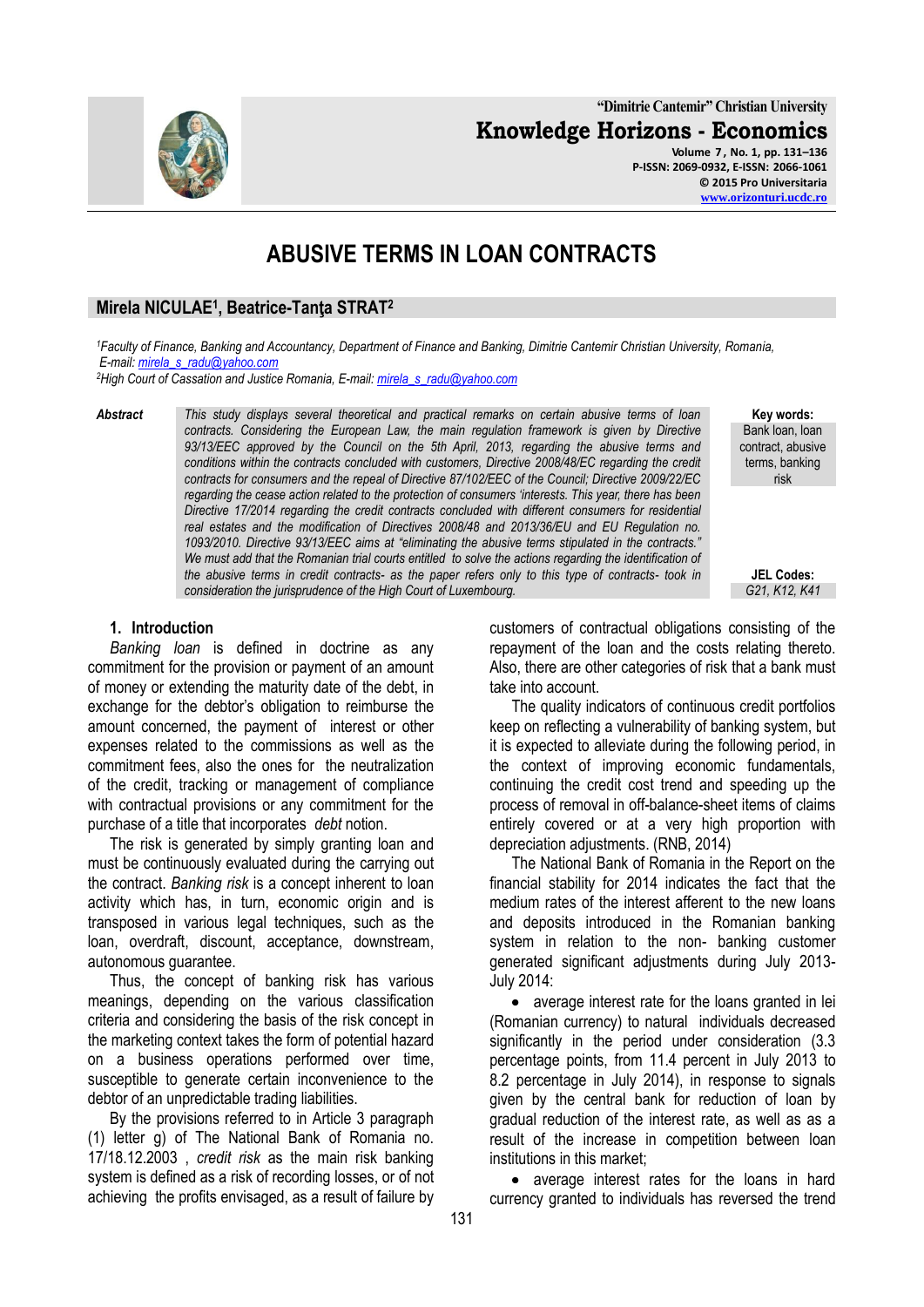recorded in the previous period, placing itself on onward trend (with 0.9 percentage points, from 4.6 percentage in July 2013 to 5.5 percentage in July 2014, a level close to that of the buffer stock related credits), particularly as a result of structural adjustments generated either by reducing credit granted for the acquisition of houses in favour of other types of loans or increasing the degree of risk attached.

# **2. Literature review**

Law No 193/2000 establishes a relative presumption in the sense that a clause will be considered as not having been negotiated on an individual basis if it has been pre-drawn up, the consumer unable to influence its content. This assumption can be overthrown by contrary by trader, which shall bear the burden of proof. As a consequence, the fact that a contractual clause would not have been negotiated directly with the consumer does not automatically lead to the conclusion that this would be abusive.

In the case law national court has acted as O. U. G No 50/2010 is not applicable to the contracts in progress. Government Emergency Ordinance no. 50, 22 June 2010 relating to loan contracts given to the consumer, eliminating, according to Article 36: the fee at risk, has been adopted, as a transposition into national law of Directive 2008/48/EC. We note that the bill represented a severe dispute for both banks, as well as courts of law, but which is not the subject of this work, since it would require more space with comments law interpreting such legislation develops and doctrinally, on the one hand, and on the other hand, the attitude of the banks in the interpretation and application of the standard.

Initially, after the entry into force of the government's emergency decree No 50/2010, its provisions have been applied to both new loans granted, as well as for the outstanding ones, through the completion of additional acts with customers. But, Law no 288/2010 has eliminated the obligation of bank to limit banks commissions (charges) also for the outstanding loans.

Coming back, it is to be noted that concerned of its Decision C-602/10, the Court of Justice of the European Union has stated that a Member State may limit EU banking charges levied by creditor.

The communitarian provisions as well the ones of the National Romanian Law set up three conditions whose cumulative accomplishment reveals abusive character of a clause contained in a contract concluded with consumers clause shall not be negotiated directly with the consumer; clause shall be contrary to goodfaith; and by itself, or in conjunction with other provisions of the contract, to create a significant imbalance between the rights and obligations of the parties, to the detriment of the consumer.

The following contract procedures are considered to be *abusive terms*:

- entitle the bank to alter unilaterally the terms of the contract, without a valid reason specified in the credit agreement;
- oblige consumers to be subject to the terms of the contract which has not yet been able to take real knowledge at the date of signing of the contract;
- oblige consumers to fulfil their contractual obligations, even in those cases in which the bank would not have been unable to fulfil them;
- entitle the bank to extend the loan contract  $\bullet$ concluded for a determined period of time through the tacit agreement, if for the determined period of time, the consumer has the right to express his option as insufficient;
- entitle banks to make changes unilaterally,  $\bullet$ without the consumer's consent, regarding the features of products and services that are going to be provided or the date of delivery of the product, as well as the execution date of a service; entitle exclusively the bank to interpret the contractual terms;
- entitle banks to repeal then contract unilaterally,  $\bullet$ ignoring the same right for the consumer.

# **3. Background research**

Under *national law*, Directive 93/13/EEC had been transposed through Law No 193/2000 on unfair terms in contracts concluded between professionals and consumers. Last modification of the law, due to Law No 76/2012 for the implementation of Law no. 134/2010 relating to the Code of civil procedure, which covered possibility of formulating the so-called collective actions in termination, has become applicable with effect starting with 1 October 2012. Directive 2008/48/EC has been transposed by O. U. G No 50/2010 regarding the loan contracts for consumers. As regards to the recent Directive 17/2004, by 21 March 2016, the Member States are obliged to transpose this directive into national law, but only applicable to loan agreements which existed prior to that date. Besides, the recent amendments to the Law no. 304/2004 on court organization by Law No 296/2013, created the framework for the setting up some specialized courts to judge certain disputes, including those concerning the protection of consumers.

At present, in the framework of these European and national rules, we are witnessing the enrichment of legal instruments for the protection of consumers in terms of loan agreements.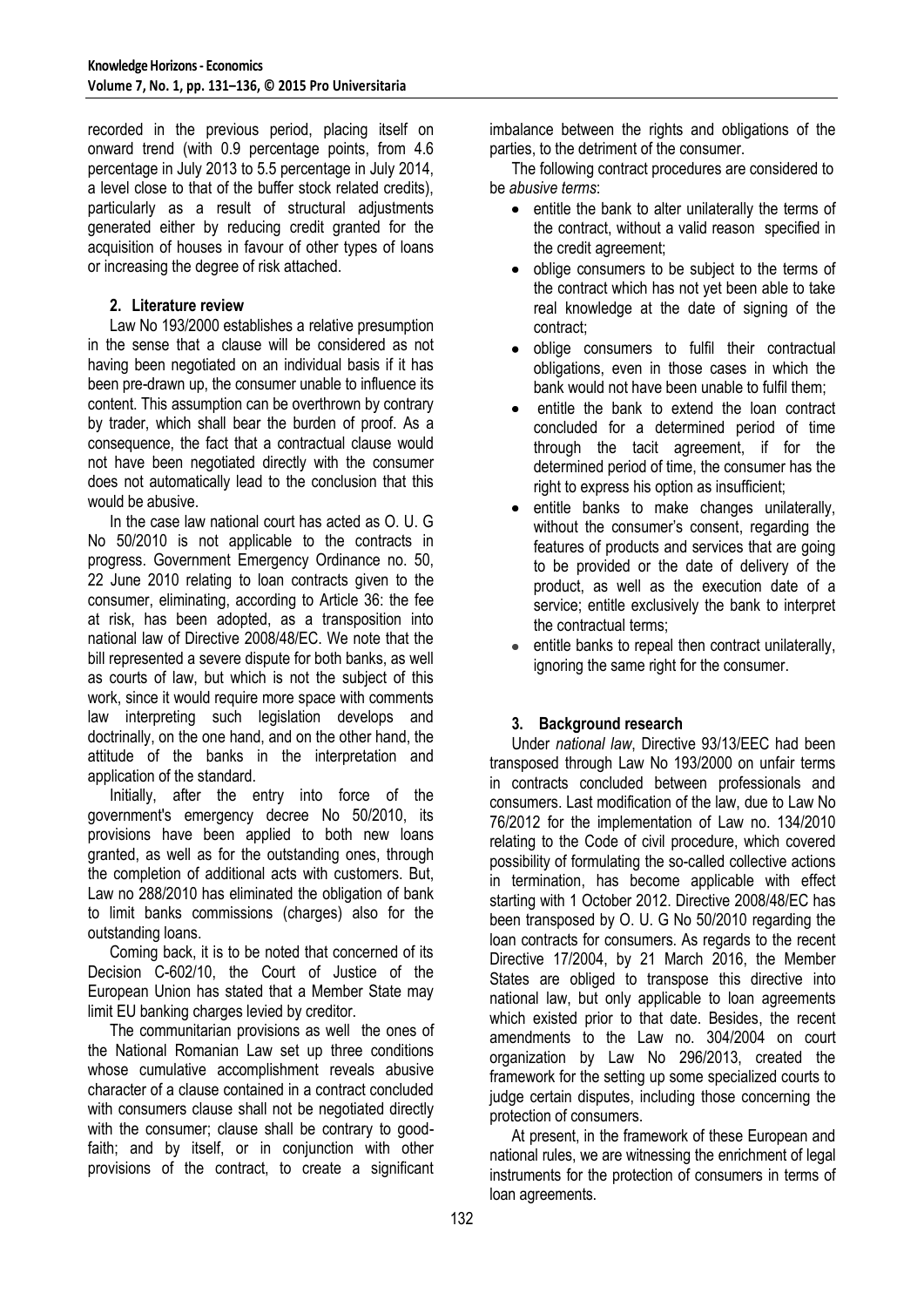According to annex to the law no 193/2000 regarding the abusive terms in contracts concluded between professionals and consumers are regarded as abusive, provisions on contract price: giving rise to the right trader to alter unilaterally the rate of interest payable by the consumer or due of the latter or the other charges for financial services, without a valid reason which is specified in the contract.

In the contracts of consumer credit concluded with the consumer, there are two main parts: General Terms of Crediting and Special conditions. General conditions of the Contract shall be the same for a given product and shall mean the common banking body which gives specificity to banking product. They shall be submitted for approval to the National Bank of Romania and define the main characteristics of the granted loan. In addition to this, the details specific to each loan contract shall be determined by the Bank together with each customer and mentioned at Special Conditions.

It should be noted that, Romanian courts are vested with the settlement of actions regarding the ascertainment abusive clauses in the loan contracts this work refers only in respect to these contracts - had in view of the case law of the Court of Luxembourg.

Accordingly, it was acted constantly on the sense (*ratio legis*) and field of application Art. 4 paragraphs (2) of Directive 93/13/EEC as follows: *"it is undoubtedly an expression of the likelihood of taking account of the autonomy of the will and of freedom of contract of the parties, which is the corollary of a market economy. This provision connects the application of the exception rule that excludes certain contractual clauses from their abusive character examination, the cumulative performance of the two conditions: firstly, these clauses must relate to "object (main) contract" or "the adequacy of the price or remuneration", on the one hand, the services or goods supplied in exchange, on the other hand", and in the second row, the terms must be expressed in a clear and intelligible manner*.*"(my translation)*

It should be noted, in the first instance, that the Directive 93/13/EEC has not been carried out than a minimum and partial harmonization of national laws on unfair terms, recognizing at the same time the possibility for the Member States to ensure the consumer a higher level of protection than the stipulated one, The Court stated that this provision does not follow the definition of the scope of Directive 93/13/EEC, but only the establishment of arrangements and the basic control extension in the contractual terms which have not been the subject of negotiations and which describe the essential benefits of the contracts concluded between a seller or a supplier and a consumer.

Finally, in denying any imperative character of the Art. 4 paragraph (2) of Directive 93/13/EEC, the Court concluded that Art. 4 paragraph ( 2 ) , and Article 8 of the same Directive must be interpreted in the sense that it does not oppose any national rules and regulations that authorize a judicial check to the abusive character of contractual clauses concerning the definition of the main object of the contract or the adequacy of the price or remuneration, on the one hand, the services or goods supplied in exchange, on the other hand, even if these clauses are drawn up in a clear and understandable manner.

So, by allowing the possibility of a complete court control regarding the abusive character of the clauses, such as those referred to in Article 4 (2) of that Directive, of a contract concluded between a seller or supplier and a consumer, national regulations stipulate to provide for the latter, in accordance with Article 8 of this Directive, a level of effective protection higher than those laid down by this ( Caja Ahorros y Monte of the Piedad Madrid Decision) , quoted above (points 42-44). This implies, in the first place, that the criteria for defining object or a value-for-money of the object or service provided must be clearly defined, without prejudice to an appreciation of the power of national court.

Secondly, the requirement of "clarity and readability" laid down in Directive 93/13/EEC shall take account of the fact that the consumer, although entitled and carefully in a reasonable manner, is in a position of inferiority in relation to sellers or suppliers with which should be able to conclude contracts. Clarity and legibility must not be limited to aspects purely formal or languages, but must also take into account the asymmetry of information that characterizes the report consumer/seller or supplier.

In case C 26/2013 Árpád Kásler, Hajnalka Káslerné Rábai against OTP Jelzálogbank Zrt, the Court stated that, in order to determine which constitute the primary object of a contract, it is the decision of the Court that agrees on the benefit or benefits that should be considered as objectively essential for overall economy of the contract. This assessment, which may not be designed in an abstract way, it cannot be limited to an examination of the parameters that define a particular contract in relation to national law, but must also take account of the specific nature resulting from the content of contract.

The *consumption credit contract* can be defined as a global convention on the basis which the loan giver shall make available to borrower a certain amount of money, which the latter must repay with interest in respect of a loan with interest. This definition corresponds almost entirely to the one of European Union law, as an example, in Directive 2008/48/EC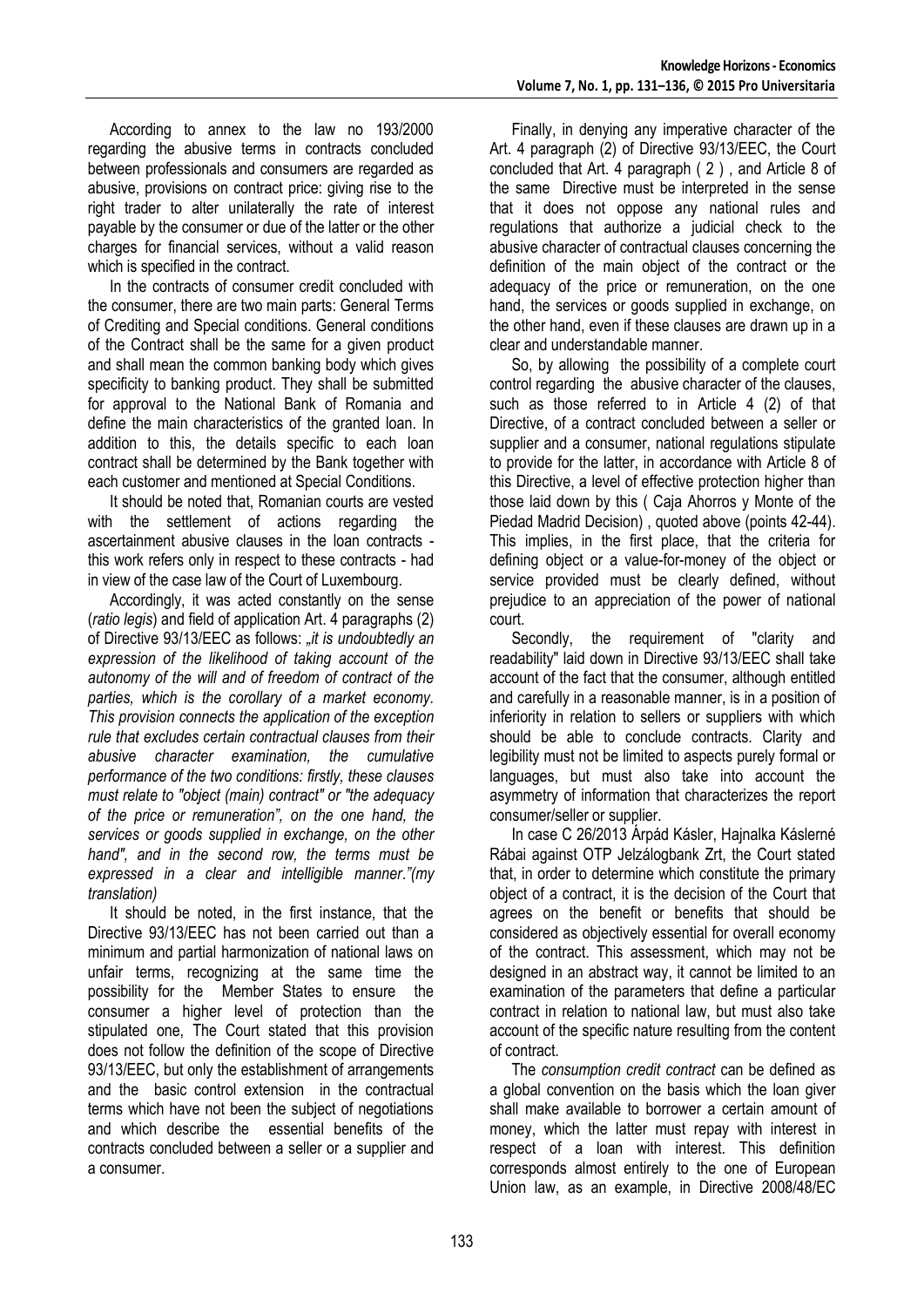relating to loan contracts [(Directive of the European Parliament and of the Council since 23 April 2008 relating to loan contracts for consumers and repeal of Directive 87/102/EEC of the Council (OJ L 133, p. 66, Corrections in OJ 2009, L 207, p. 14, OJ 2010, L 199, p. 40, and OJ 2011, L 234, P. 46), as defined in Article 3 (c) the loan contract as a contract by which a creditor grants or promises to grant a consumer a credit in the form of deferment of payment, loan or other similar financial facilities, except in the case of contracts for the provision of services continually or for the provision of the same goods when the consumer pays for these rates during their provision")] as well as the one stipulated in the Romanian national law (Decision of the High Court of Romanian no 2164∕ 2014, quoted in this paper).

## **4. Methodology of research. Conclusions**

*High Court Jurisprudence regarding the abusive terms in the loan contracts highlighted and addressed this issue as follows:* 

By *decision No 2146 of 11 June 2014* delivered by the High Court of Cassation and Justice has been kept the solution of finding abusive terms of the plaintiffs arguing with the Bank Volksbank, i.e. the terms in point 3 (D) special conditions, terms provided for in section 10 (10.1 point A), (b), (c) and 10.2), additional costs of general conditions, terms provided for in section 8 (8.1) (A), the measures provided for under the 2nd, 3rd, 2) (C), (D), anticipated maturity in the general conditions and of other clauses provided for in Article 3.5 of General conditions and Article 5. (L) of the Special conditions relating to the risk premium.

The defendant company was forced to refund the complainants with the amounts considered to be risk premium from the date of conclusion of the contract to date, amounts that will be updated in accordance with the inflation rate applicable on the date of payment of the actual interest rate legally applicable. By *decision no. 564/9.02.2012* - Raiffeisen Bank – the interest rate was reduced from 6.9% at annual interest rate of 5.9%.

Interest established by contract was fixed in the first year of credit, and for the following years, plaintiffs have the right to opt for more variants. It was provided, at the same time, that the plaintiff exercise his option for one of the variants. It was noted that after the first year of credit, defendant shall notify plaintiff with a view to have his option, at the same time, informing him on the levels of interest for each variant. Plaintiff contested bank margin, stating that this was not justified by defendant." The appeal was accepted and in fact the action was rejected "whereas the inferior courts judges, recognizing the plaintiff's action, forced defendant to return to interest rate set for the first year of crediting, without justifying why for this first year of crediting there

is no abuse of a dominant position from the bank and a lack of negotiation, although it is obvious that even for that period there have been no components for the calculation alleged by the plaintiff in order to determine the banking margin."

*Through decision no. 578 since 14 February 2013 of The High Court of Cassation and Justice – Section II – Civil, there were set up the following ones:* 

In addition, regarding the consumer protection there has been taken into account that, through the adoption of Council Directive 93/13/EEC of 5 April 1993, transposed into national legislation by Law No 193/2000, the European and national legislators considered in certain hypotheses the attenuation of principle *pacta sunt servanda*, giving the Court an opportunity to cancel those clauses, in so far as it is noted that they are abusive and that such an action is not a breach of the principle of contract compulsory force, enshrined in Article 969 (1) C. civ., contractual freedom of contract not being identical to an absolute or discretionary power of contracting.

*Analysing the abusive character of the term concerning the risk premium, as a component of the total cost of the credit, having in view of the fact that Article 4 (6) of Law no. 193/2000 does not exclude "ab initio" of a control of any abusive character of the terms concerning the main subject of contracts by reference to the price as part of the object of the contract, subject to the conditions in which that term that causes them is clear, determined unequivocally and intelligibly expressed*.

*The phrase* "*expressed in a language easily understandable" used by national legislator through Law No 193/2000, as well as the one used in Community regulations, "... expressed in a clear and intelligible manner", can not be reduced to a clear expression and easily understandable from the point of view of grammar or literally as otherwise it would have been no need for such a reference to be made in terms of a normative document, but in a situation where the term is clearly defined in such a way as to allow consumers to have the clear representation of reasons and principles regarding the contents and their effects on contract as a whole*.

On this aspect, although the risk premium is part of the total cost of the credit contract, the term governing its implementation can be analysed under the conditions in which it is not expressed in a clear and intelligible manner, leaving room to equivoque. According to the European law, the main regulation framework is given by Directive 93/13/EEC of the Council since 5 April 1993 regarding the abusive terms in the contracts agreed on with the consumers, Directive 2008/48/CE on loan contracts with consumers and the abrogation of Directive 87/102/EEC of the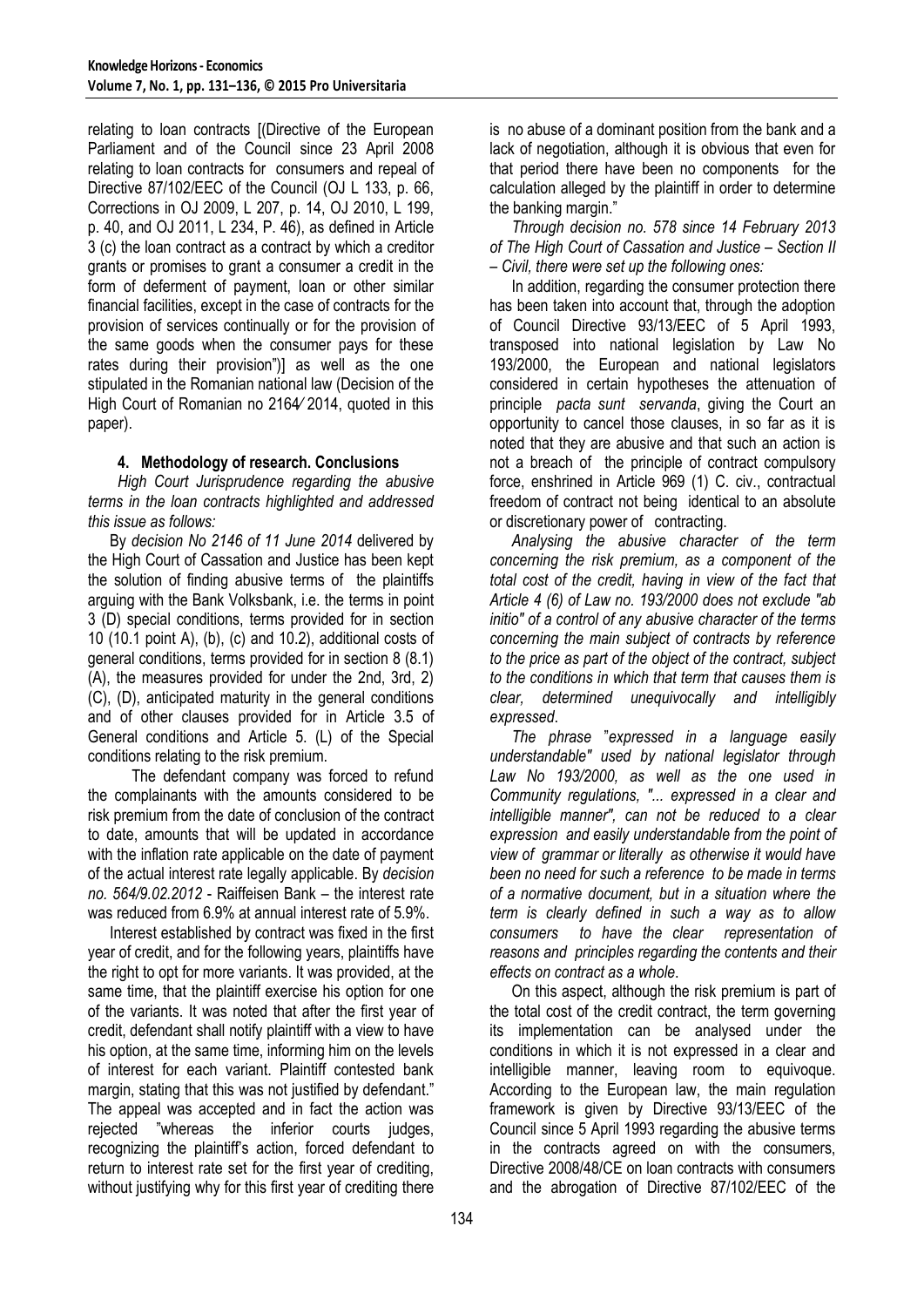Council; Directive 2009/22/EC regarding the actions in termination relating to the protection of consumers' interests. This year there has been adopted Directive 17/2014 regarding the loan contracts offered to consumers for residential estates and there have been adjusted Directives 2008/48 and 2013/36/EU as well as EU Regulation no. 1093/2010.

Directive 93/13/EEC aims at eliminating the abusive terms within such contracts".

Art.6 paragraph 4 of the law, Art. 4 paragraph 2 of Directive 93/13/EEC with the following content: "evaluation of the abusive nature of the terms that is associated neither with the definition of the main contract object and the quality of meeting the requirements for price and payment, on the one hand, or the services offered in exchange, on the other hand, as long as these terms are expressed in an intelligible language."

As for the concept of "abusive term", Art. 3 of Directive 93/13/EEC shall assign this character to contractual clause which has not been individually negotiated and, in breach of requirement of good faith, causes a significant imbalance between the rights and obligations of the parties arising from the contract, to the detriment of the consumer.

Under national law, Article 4 (2). 1 of the law provides that there are abusive those terms that have not been negotiated directly with the consumer and which by themselves or in conjunction with other contractual provisions create at the expense of the consumer and not good faith a significant imbalance between the rights and obligations of the parties. Both regulations can distinguish some conditions which pinpoint an abusive character to a contractual term, namely: term may not be negotiated individually, creating a significant imbalance between the rights and obligations of the parties, to the detriment of consumers.

In addition, paragraph 3 of Article 4 of the law establishes a presumption with a relative abusive character of the terms in the case of the preestablished contracts containing standard terms, presumption that can only be removed by written proof, made of professional, regarding the negotiated character of the contract or of some of its terms.

Moreover, according to a consistent jurisprudence of CJUE (High court of Cassation and Justice) the protective system, implemented by directive referred to, is based on the idea that the consumer is in a situation of inferiority towards the seller or supplier in respect of both negotiating power, as well as the level of information, a situation which leads to joining the conditions drawn up in advance, without being able to exercise an influence on their content (Decision of 27 June 2000, Oceano editorial and Solvat Editores and

Decision of 26 October 2006, Mostaza Claro) in witness whereof, to ensure the protection given by Directive 93/13/EEC, CJUE has stressed, on several occasions, that the situation in Kosovo which exists between consumer and the seller or supplier cannot be compensated by a positive intervention, without involving the parties of the contract (Decision Oceano Editorial). Note that for the purpose of creating a significant imbalance to the detriment of the consumer assessment of its completion shall be done concretely, for each term according to the critics corresponding to the contested term.

As for the appreciation of good-will, although this does not constitute a condition in itself to establish the abusive character of some of its terms, there should be paid a special attention to the negotiating positions of the parties so as to be able to ascertain whether professionalism has worked in a fair and equitable manner for the consumer whose legitimate interests must be taken into account. In Romanian law, there have been controversies with regard to such disputes, under the aspect of an infringement of parties demands as a result of finding out the invalidity of some of its abusive terms.

Or, both Old Civil Code and New Civil Code set up the following ones:

Article 969 And Article 5 of the old Civil Code provide the assumption that although the parties have agreed by the contract on its terms - abusive terms which do not prove to be illicit, he provisions of Article 966, from the same code, enter in force, stipulating that the obligation without a cause or based on a false or non-illicit cause, can produce no effect.

As the contractual terms have been considered abusive, there is excluded any possibility of disrespecting the principle of consesualism and the obligation through contract in considering the legal dispositions mentioned above in accordance with the communitarian legislation as it is.

The theory of unforeseeability , popular due to certain doctrines and jurisprudence under Civil Code since 1864 and regulated intentionally in the New Civil Code, Art. 1.272 may be a jurisprudential solution suitable for the loans in hard currency in order to reestablish the contractual equilibrium, under the terms of a high foreign currency risk, in such a way that the judge adapt the contract and make manageable the foreign currency risk for the consumer. On the other hand, the legislator can and must intervene, in his turn, establishing adequate protection through a special provision regarding certain loan contracts, as the regulatory framework may match with other regulations with "adjuvant" role, such as the natural person's insolvency.